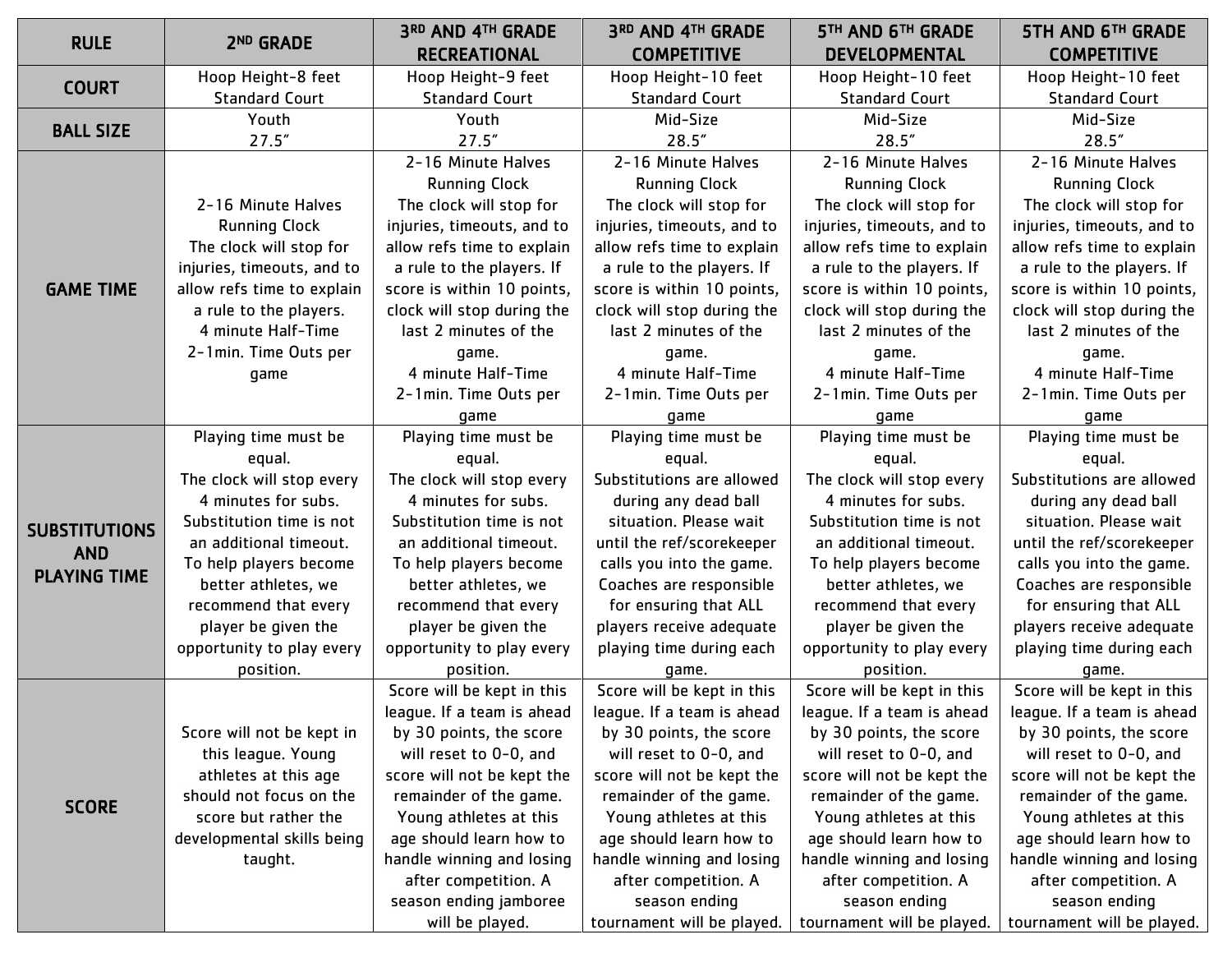| <b>RULE</b>                      | 2 <sup>ND</sup> GRADE                                                                                                                                                                                                                                                                                                                                                                          | <b>3RD AND 4TH GRADE</b><br><b>RECREATIONAL</b>                                                                                                                                                                                                                                                                          | <b>3RD AND 4TH GRADE</b><br><b>COMPETITIVE</b>                                                                                                                                                                                                                                                                           | 5TH AND 6TH GRADE<br><b>DEVELOPMENTAL</b>                                                                                                                                                                                                                                                                            | <b>5TH AND 6TH GRADE</b><br><b>COMPETITIVE</b>                                                                                                                                                                                                                                                                       |
|----------------------------------|------------------------------------------------------------------------------------------------------------------------------------------------------------------------------------------------------------------------------------------------------------------------------------------------------------------------------------------------------------------------------------------------|--------------------------------------------------------------------------------------------------------------------------------------------------------------------------------------------------------------------------------------------------------------------------------------------------------------------------|--------------------------------------------------------------------------------------------------------------------------------------------------------------------------------------------------------------------------------------------------------------------------------------------------------------------------|----------------------------------------------------------------------------------------------------------------------------------------------------------------------------------------------------------------------------------------------------------------------------------------------------------------------|----------------------------------------------------------------------------------------------------------------------------------------------------------------------------------------------------------------------------------------------------------------------------------------------------------------------|
| POSSESSION/<br><b>JUMP BALLS</b> | Possession will be<br>determined by a jump at<br>the beginning of the<br>game.<br>Jump balls will alternate<br>possession thereafter.                                                                                                                                                                                                                                                          | Possession will be<br>determined by a jump at<br>the beginning of the<br>game.<br>Jump balls will alternate<br>possession thereafter.                                                                                                                                                                                    | Possession will be<br>determined by a jump at<br>the beginning of the<br>game.<br>Jump balls will alternate<br>possession thereafter.                                                                                                                                                                                    | Possession will be<br>determined by a jump at<br>the beginning of the<br>game.<br>Jump balls will alternate<br>possession thereafter.                                                                                                                                                                                | Possession will be<br>determined by a jump at<br>the beginning of the<br>game.<br>Jump balls will alternate<br>possession thereafter.                                                                                                                                                                                |
| <b>COACHES</b>                   | Coaches are allowed to<br>walk the sidelines to<br>encourage and instruct<br>players. We want the<br>players to learn the game<br>during practices as well<br>as games.                                                                                                                                                                                                                        | Coaches must remain<br>within the bench area.<br>Coaches should remember<br>that officials are in<br>charge of the game and<br>have the final authority<br>on the court.                                                                                                                                                 | Coaches must remain<br>within the bench area.<br>Coaches should remember<br>that officials are in<br>charge of the game and<br>have the final authority<br>on the court.                                                                                                                                                 | Coaches must remain<br>within the bench area.<br>Coaches should remember<br>that officials are in<br>charge of the game and<br>have the final authority<br>on the court.                                                                                                                                             | Coaches must remain<br>within the bench area.<br>Coaches should remember<br>that officials are in<br>charge of the game and<br>have the final authority<br>on the court.                                                                                                                                             |
| <b>FREE THROWS</b>               | Two Free Throws are<br>awarded on all shooting<br>fouls.<br>Free throws are shot from<br>the 12' Free Throw line.<br>Players can cross the line<br>on their shots.<br>Coaches can come onto<br>the court quickly to help<br>players line up.<br>The clock will remain<br>running.<br>After the second shot the<br>ball will be inbounded by<br>the opposing team<br>regardless of shot result. | Two Free Throws are<br>awarded on all shooting<br>fouls.<br>Free throws are shot from<br>the 12' Free Throw line.<br>Players cannot cross the<br>line on their shots.<br>On the final Free Throw<br>attempt players may<br>enter the lane as soon as<br>the ball is released.<br>The clock will stop for<br>Free Throws. | Two Free Throws are<br>awarded on all shooting<br>fouls.<br>Free throws are shot from<br>the 12' Free Throw line.<br>Players cannot cross the<br>line on their shots.<br>On the final Free Throw<br>attempt players may<br>enter the lane as soon as<br>the ball is released.<br>The clock will stop for<br>Free Throws. | Two Free Throws are<br>awarded on all shooting<br>fouls.<br>Free throws are shot from<br>the Free Throw line.<br>Players cannot cross the<br>line on their shots.<br>On the final Free Throw<br>attempt players may<br>enter the lane as soon as<br>the ball is released.<br>The clock will stop for<br>Free Throws. | Two Free Throws are<br>awarded on all shooting<br>fouls.<br>Free throws are shot from<br>the Free Throw line.<br>Players cannot cross the<br>line on their shots.<br>On the final Free Throw<br>attempt players may<br>enter the lane as soon as<br>the ball is released.<br>The clock will stop for<br>Free Throws. |
| <b>VIOLATIONS</b>                | Double dribble and<br>traveling violations are<br>called at the officials'<br>discretion. Players at this<br>age should be taught and<br>held to these basic<br>basketball rules.<br><b>Backcourt and lane</b><br>violations will not be<br>called. Players cannot foul<br>out.                                                                                                                | Double dribble and<br>traveling violations are<br>called in all<br>circumstances. Backcourt<br>and lane violations will<br>not be called. Players<br>cannot foul out, but may<br>be asked to take a break<br>at the official's discretion.                                                                               | High School rules and<br>regulations will be<br>followed.<br>All players are allowed<br>five (5) fouls each<br>game. Players can foul<br>out of the game with<br>five. After the seventh<br>team foul in the half,<br>bonus free throws are<br>awarded (1 and 1.)                                                        | Double dribble and<br>traveling violations are<br>called in all<br>circumstances. Backcourt<br>and lane violations (5 sec)<br>will also be called. Players<br>cannot foul out, but may<br>be asked to take a break<br>at the official's discretion.                                                                  | High School rules and<br>regulations will be<br>followed.<br>All players are allowed<br>five (5) fouls each<br>game. Players can foul<br>out of the game with<br>five. After the seventh<br>team foul in the half,<br>bonus free throws are<br>awarded (1 and 1.)                                                    |